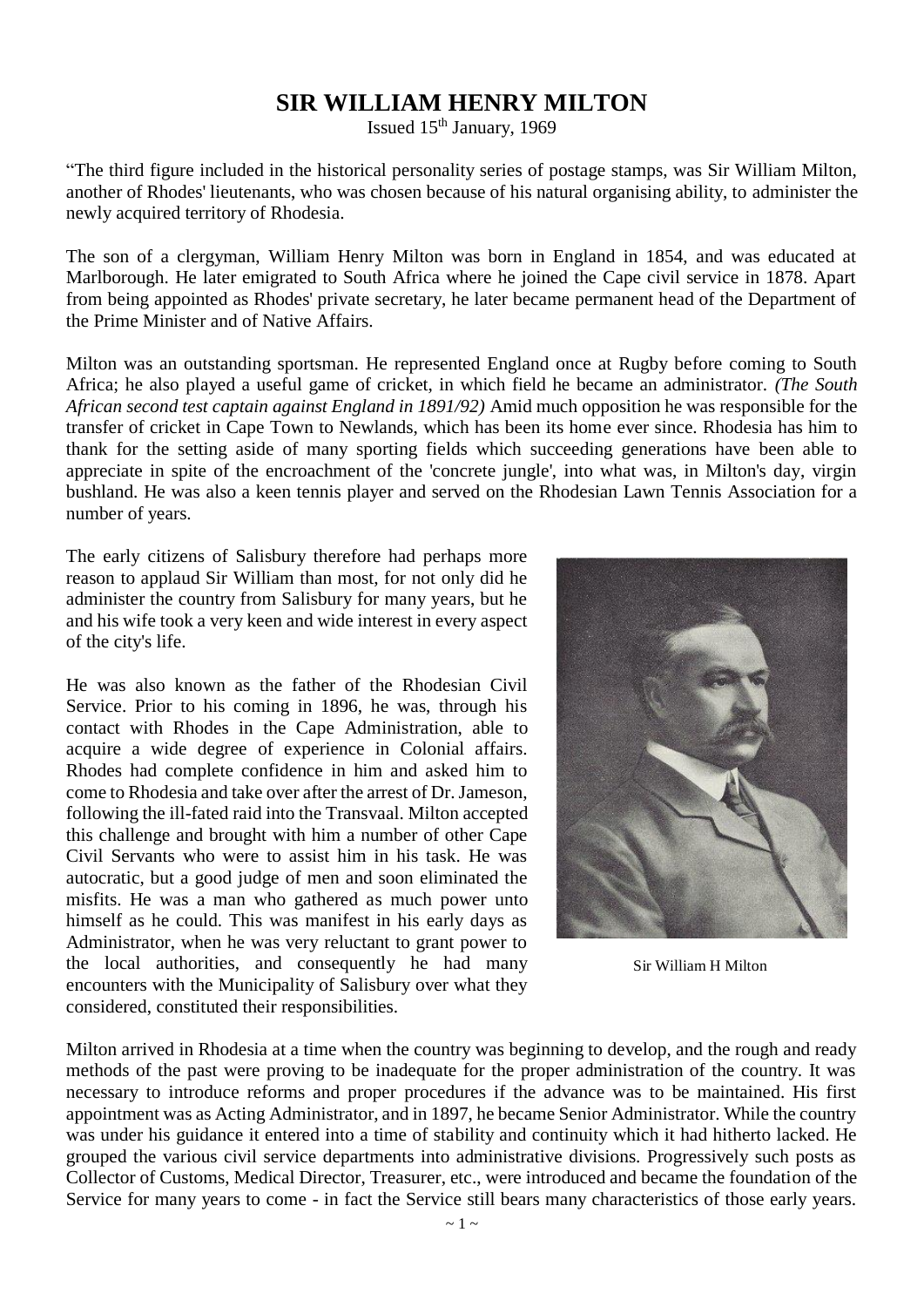Milton was also responsible for the appointment of the first full-time Postmaster-General, Mr. George Henry Eyre, who arrived in Rhodesia by stage coach in 1897.

Milton was also to witness political evolution in the country. More and more settlers were entering Rhodesia and were demanding a voice in affairs. They were no longer prepared to accept everything the British South Africa Company told them. Progressively the Legislative Council was enlarged to incorporate more and more elected members, until 1911, when the elected members formed the majority, a situation which lasted until the granting of responsible government in 1923.

His services in Rhodesia were recognised by the award of a knighthood in 1903, and he was further honoured in 1910 by the award of the K.C.V.O. after the visit of the Duke of Connaught. Salisbury honoured him by naming one of its most beautiful avenues after him—an avenue which is unequalled in its beauty when the jacarandas are in bloom. A residential suburb also bears his name, and, in recognition of his work as a civil servant, so does one of the main government buildings in Salisbury. In Bulawayo, Milton School honours his name.

Sir William was succeeded as Administrator by Sir Drummond Chaplin, who began his term of office at a very difficult time as the Great War of 1914-18 had just broken out. After the war Sir William retired to Cannes in France, where he died on 6th March, 1930.

In the Rhodesian Parliament there is a plaque to his memory which reads:

"To *the memory of Sir William Milton, K.C.M.G., K.C.V.O., Administrator of Southern Rhodesia* 1898-1914, *a wise president of our councils, true friend of the public and of the service, lover of many pastimes and leader of many, a worthy disciple of our founder, this tablet is devoted by men who honoured and esteemed him."*

(Extract from "Supplement to – Rhodesia – A postal History", by R. C. Smith, Published 1970)<sup>1</sup>

# **ISSUED STAMP**



#### **Catalogue Listings**

|  | $SG2$ RSC <sup>3</sup> Value Description |
|--|------------------------------------------|
|  | 430 C94 1s6d Sir William Henry Milton    |

**Print colours** 

Magenta, yellow, cyan & black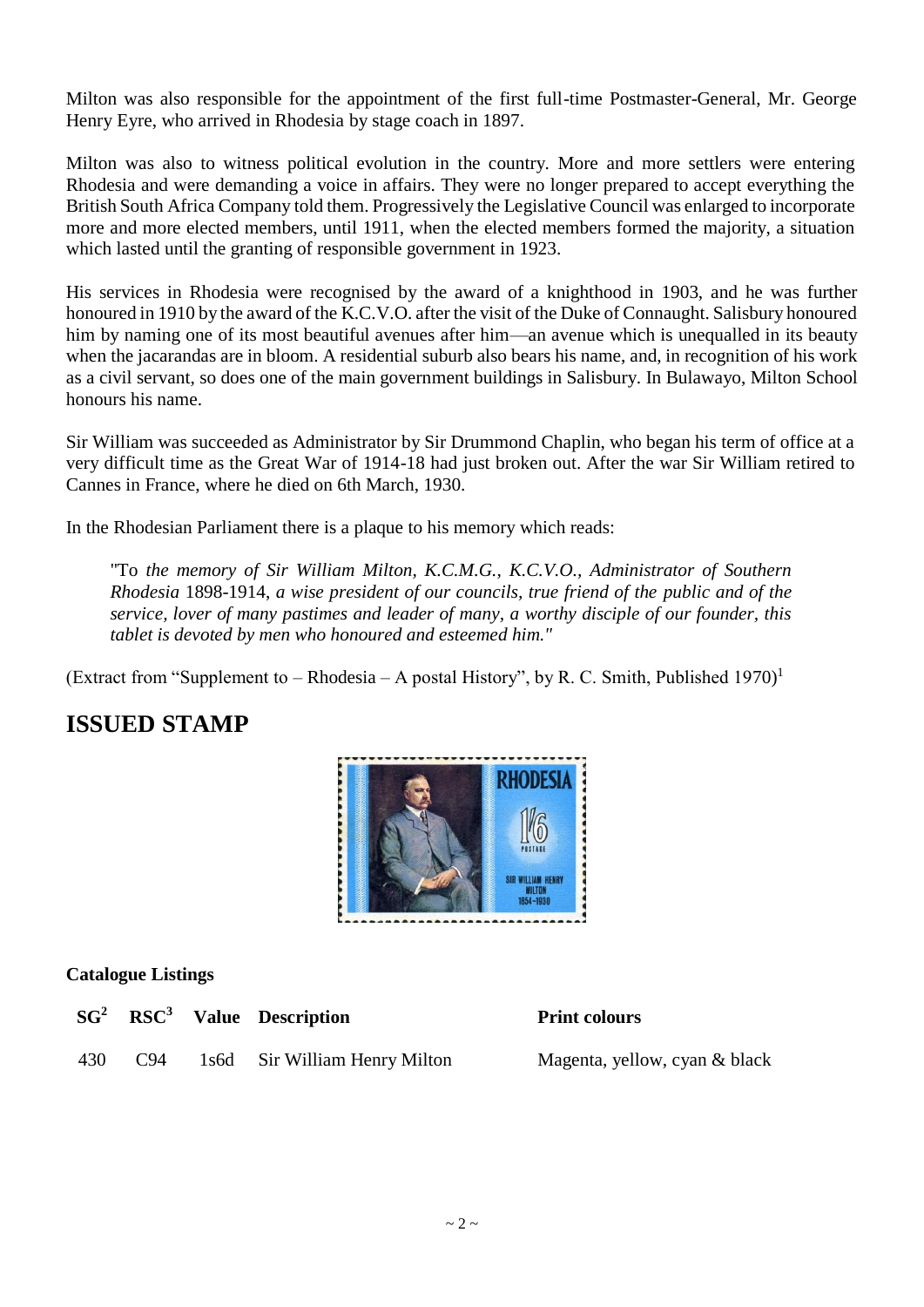### **Technical details**

| <b>Stamp size:</b>           | 42 x 28 mm                                                                                                                          |  |  |  |
|------------------------------|-------------------------------------------------------------------------------------------------------------------------------------|--|--|--|
| <b>Sheet Size:</b>           | 60 stamps (6 rows of 10 stamps), two panes within printed sheet                                                                     |  |  |  |
| Artist:                      | Artwork based on a portrait by Sidney Kendrick that hung in the Rhodesian<br>Parliament. <sup>4</sup>                               |  |  |  |
| Paper:                       | Type 10 - Chromo, creamy/brown gum                                                                                                  |  |  |  |
| <b>Print colours:</b>        | Magenta, yellow, cyan & black                                                                                                       |  |  |  |
| <b>Perforations:</b>         | Comb perf: SG 14½, RSC 14½<br>Top margin:<br>Perforated through<br>Side margins:<br>Two perf holes<br>Bottom margin:<br>Imperforate |  |  |  |
| <b>Printer's Imprint:</b>    | Type 6a, bottom margin, below columns $5 & 6$                                                                                       |  |  |  |
| <b>Cylinder numbers:</b>     | Cyl 1A bottom margin under $R6/1$ , colours reading across from left – black,<br>cyan, yellow, magenta                              |  |  |  |
| <b>Colour register:</b>      | Type TL $4$ – round boxed - left margin opposite R6/1, colours reading down<br>- black, cyan, yellow, magenta                       |  |  |  |
| <b>Sheet Value:</b>          | Bottom margin, below R6/10, black printing                                                                                          |  |  |  |
| <b>Sheet Number:</b>         | Type SN 3, right margin opposite R6/10, reading down                                                                                |  |  |  |
| <b>Print numbers:</b>        | 300,000 (5,000 sheets)                                                                                                              |  |  |  |
| <b>Issue date:</b>           | $15th$ January, 1969 (notice No 19 of 1968)                                                                                         |  |  |  |
| <b>Withdrawal from sale:</b> | 30 <sup>th</sup> April, 1969                                                                                                        |  |  |  |
| <b>Demonetarisation:</b>     | 1 <sup>st</sup> May, 1972 (post decimalisation)                                                                                     |  |  |  |

### **Listed varieties**

Below are varieties documented or seen for each of the values, starting with the listed varieties within the Mashonaland Guide<sup>4</sup>, and those listed in the RSC<sup>3</sup>, shown in yellow shaded tables. The varieties listed in bold are considered by the authors of the Guide to be more important. However having examined a complete sheet, many of the varieties listed, including those in bold, are not present, and therefore should be considered batch flaws.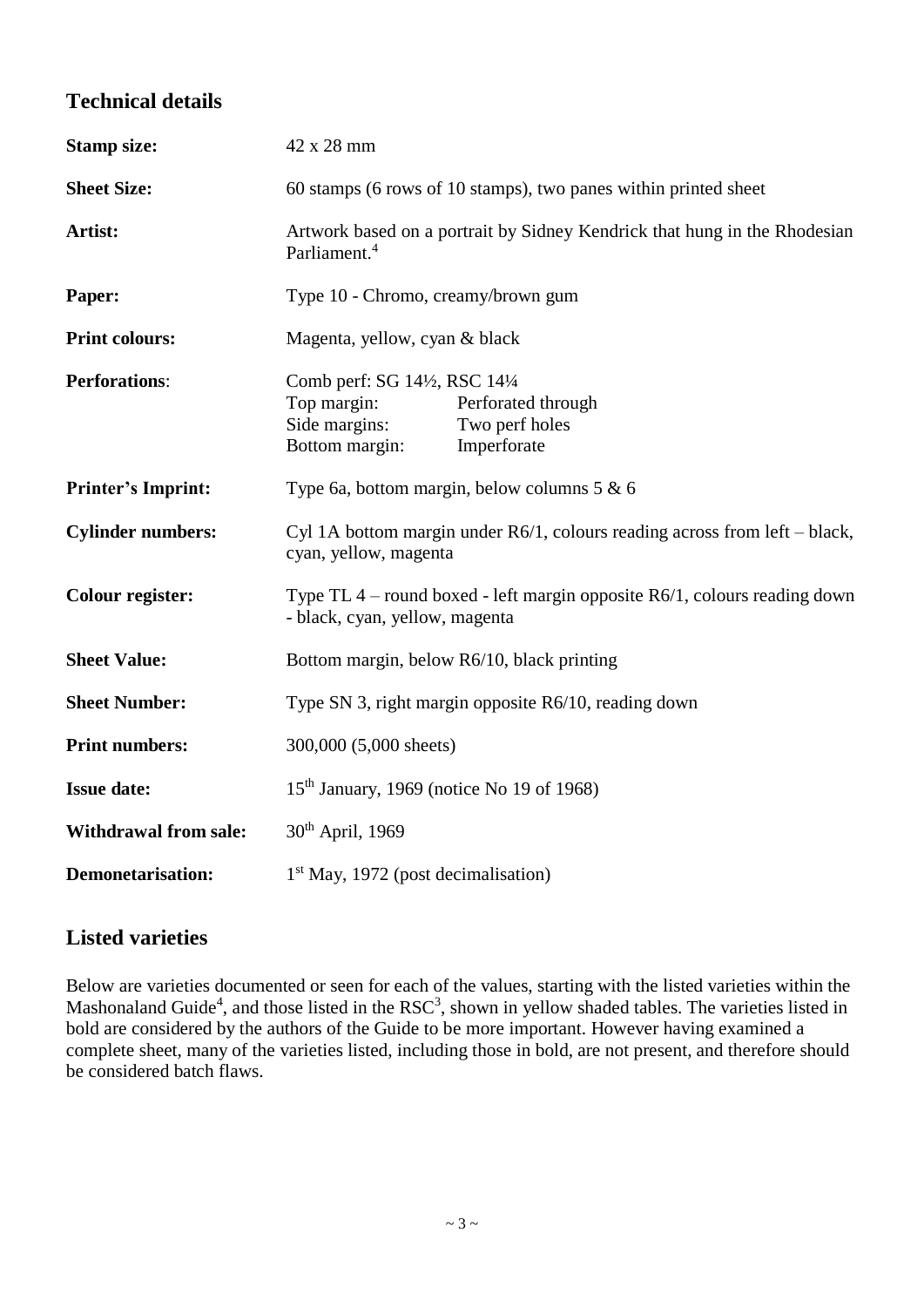| <b>Row</b>     | Col            |                                                                                  |  |  |  |
|----------------|----------------|----------------------------------------------------------------------------------|--|--|--|
| Multipositives |                | White spot in blue column on left near top and blue dot to left of '1' of value. |  |  |  |
|                |                | 1/1, 1/6, 4/1, 4/6                                                               |  |  |  |
|                |                | White dot halfway between 'O' of Postage and William. 1/2, 1/7, 4/2, 4/7         |  |  |  |
|                |                | White dot to right of lacework near bottom.                                      |  |  |  |
|                |                | 1/3, 1/8, 4/3, 4/8                                                               |  |  |  |
|                |                | White dot in blue column on left near bottom.                                    |  |  |  |
|                |                | $1/4$ , $1/9$ , $4/4$ , $4/9$                                                    |  |  |  |
|                |                | <b>Pink spot on knee on right.</b> $1/5$ , $1/10$ , $4/5$ , $4/10$               |  |  |  |
|                |                | White dot below 'DE' of Rhodesia. 2/1, 2/6, 5/1, 5/6                             |  |  |  |
|                |                | White curved hair mark from top of design to top of 'H' of Rhodesia. 2/2, 2/7,   |  |  |  |
|                |                | 5/2, 5/7                                                                         |  |  |  |
|                |                | White spot to right of '6' of 1/6d. 2/3, 2/8, 5/3, 5/8                           |  |  |  |
|                |                | White mark halfway between 'O' of postage and 'LL' of William.                   |  |  |  |
|                |                | <b>Pink spot on shoulder on left</b>                                             |  |  |  |
|                |                | 3/1, 3/6, 6/1, 6/6                                                               |  |  |  |
|                |                | Green nail on index finger of hand on right. 3/3, 3/8, 6/3, 6/8                  |  |  |  |
| $\mathbf{1}$   | $\overline{2}$ | Black smudge to right of top of '6' of value.                                    |  |  |  |
| $\mathbf{1}$   | $\overline{3}$ | White dot to right of '0' of 1930.                                               |  |  |  |
| $\mathbf{1}$   | 6              | Pink hair across crease in trousers on leg on left.                              |  |  |  |
| $\mathbf{1}$   | 10             | White spot in line with postage to right of lace                                 |  |  |  |
| $\overline{2}$ | $\overline{4}$ | Red dot left side of head above ear                                              |  |  |  |
| $\overline{2}$ | 8              | Large white spot above hyphen of 1854 - 1930.                                    |  |  |  |
| 3              | $\overline{2}$ | Large white mark on right hand next to index finger of left hand                 |  |  |  |
| 5              | $\mathbf{1}$   | Pink spot on arm on left just above biceps.                                      |  |  |  |
| 6              | $\overline{4}$ | White horizontal line touching top of D of Rhodesia                              |  |  |  |
| 6              | 9              | <b>Weak entry on top of letters of 'Postage'.</b>                                |  |  |  |